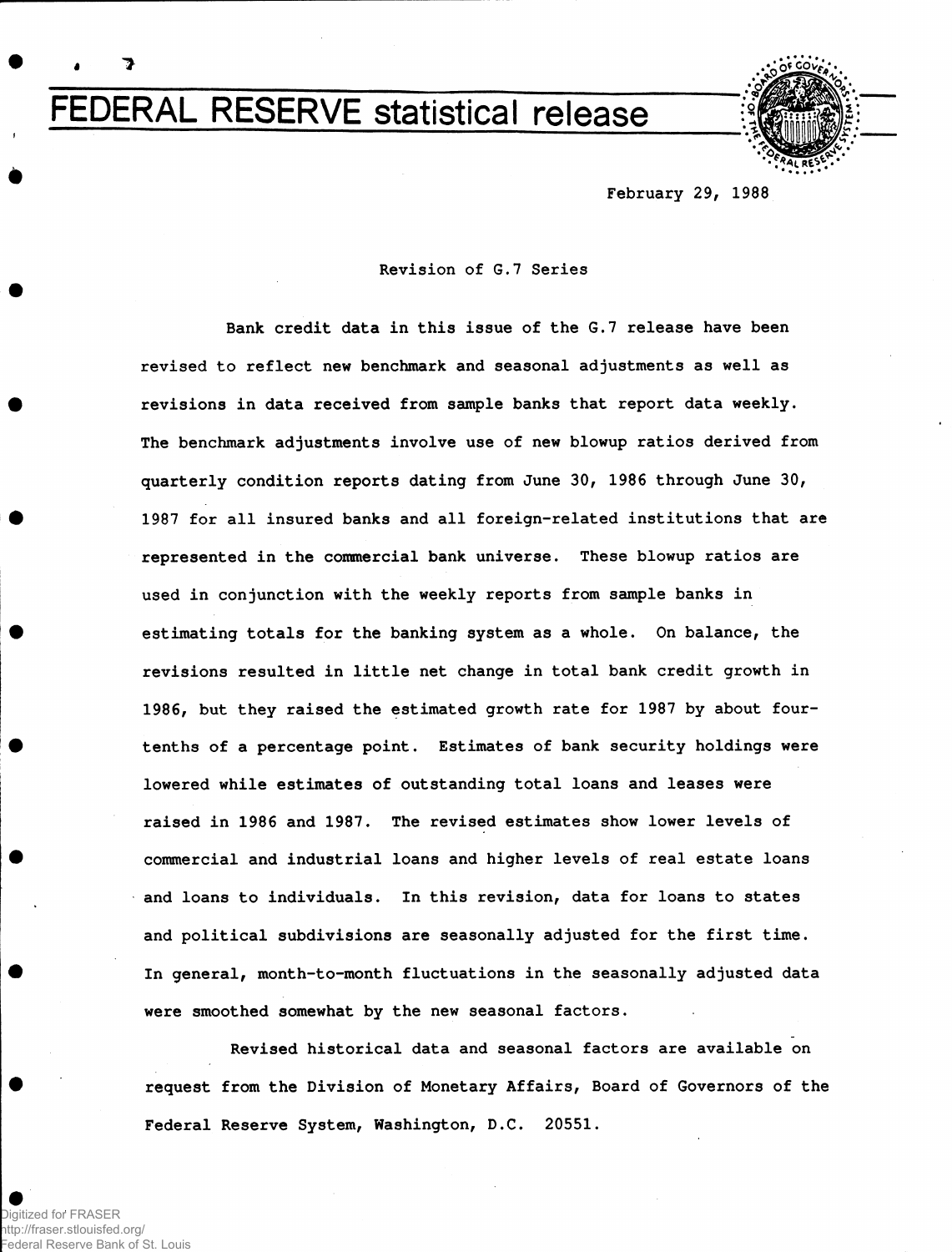# FEDERAL RESERVE statistical release

#### G.7 (407)

## LOANS AND SECURITIES AT ALL COMMERCIAL BANKS<sup>1</sup>

| 1987<br>1987<br>1987<br>1987<br>1987<br>1988<br>1987<br>1987<br>1987<br>1987<br>1987<br>1987<br><b>SEPT</b><br>OCT.<br>FOY.<br>DEC.<br><b>NAY</b><br><b>JUNE</b><br><b>JULY</b><br>AUG.<br>JA N.<br>PEB.<br>aar.<br>APR.<br>Seasonally adjusted<br>2199.0<br>2214.7<br>2227.6<br>2232.1<br>2120.1<br>2130.7<br>2152.0<br>2176.7<br>2181.3<br>2230.6<br>2242.0<br>2166.0<br>1. Total loans and securities <sup>2</sup><br>331.3<br>315.4<br>321.3<br>322.9<br>$328 - 5$<br>331.7<br>331.1<br>333.2<br>334.1<br>314.7<br>318.1<br>321.3<br>U.S. government securities<br>2.<br>192.0<br>193.1<br>194.4<br>195.5<br>$195 - 9$<br>194.3<br>193.7<br>193.7<br>194.2<br>$196 - 2$<br>196.0<br>194.0<br>Other securities<br>3.<br>1613.5<br>1622.3<br>1649.3<br>1659.6<br>1676.8<br>1689.8<br>1701.7<br>1704.8<br>1701.4<br>1713.9<br>1639.6<br>1664.1<br>Total loans and leases <sup>2</sup><br>4.<br>554.0<br>559.0<br>562.8<br>$563 - 1$<br>565.5<br>568.5<br>548.0<br>546.2<br>549.1<br>551.9<br>554.4<br>553.6<br>5.<br>Commercial and industrial<br>5.3<br>4.6<br>5.0<br>4.7<br>4.8<br>$4 - 8$<br>4.5<br>5.4<br>5. 6<br>4.3<br>4.5<br>4.6<br>6.<br>Bankers acceptances held <sup>3</sup><br>541.5<br>547.1<br>553.6<br>557.3<br>561.2<br>564.0<br>543.0<br>544.3<br>549.8<br>549.1<br>548.7<br>558.5<br>7.<br>Other commercial and industrial<br>533.2<br>539.0<br>540.5<br>545.6<br>549.3<br>550.9<br>553.0<br>555.0<br>$534 - 3$<br>536.0<br>$541 - 3$<br>540.8<br>8.<br>U.S. addressees'<br>$8 - 2$<br>$8 - 0$<br>$7 - 6$<br>8.2<br>$8 - 8$<br>$8 - 3$<br>$8 - 3$<br>8.1<br>$8 - 4$<br>$8 - 4$<br>8.0<br>$8 - 9$<br>Non-U.S. addressees <sup>4</sup><br>9.<br>509.7<br>517.1<br>561.7<br>569.4<br>576.2<br>582.3<br>524.8<br>532.6<br>542.6<br>549.6<br>556.8<br>586.9<br>Real estate<br>10.<br>325.9<br>316.8<br>317.8<br>319.1<br>$321 - 5$<br>322.8<br>324.1<br>$325 - 0$<br>$327 - 8$<br>316.0<br>318.9<br>319.7<br>Individual<br>11.<br>46.1<br>47.1<br>$39 - 3$<br>$33 - 6$<br>36.6<br>39.8<br>40.1<br>44.6<br>43.6<br>44.0<br>43.9<br>45.4<br>12.<br>Security<br>$32 - 0$<br>$31 - 8$<br>32.1<br>$32 - 3$<br>32.3<br>32.0<br>35.1<br>35.4<br>35.6<br>$35 - 8$<br>$34 - 6$<br>32.9<br>Nonbank financial institutions<br>13.<br>29.6<br>29.4<br>29.4<br>30.7<br>$30 - 2$<br>29.9<br>30.0<br>30.0<br>29.8<br>29.7<br>29.6<br>29.3<br>14.<br>Agricultural<br>$53 - 4$<br>$55 - 9$<br>55.3<br>54.5<br>54.1<br>$51 - 2$<br>52.1<br>56.4<br>56.6<br>56.4<br>$56 - 2$<br>54.5<br>15.<br>State and political subdivisions<br>9.5<br>9.6<br>$9 - 0$<br>9.1<br>$9 - 2$<br>9.6<br>$8 - 8$<br>8.2<br>$8 - 3$<br>9.1<br>9.3<br>9.3<br>16.<br>Foreign banks<br>$6 - 2$<br>5.7<br>$5 - 7$<br>5.7<br>5.7<br>$5 - 6$<br>5.7<br>6.8<br>6.8<br>6.1<br>5.9<br>5.8<br>17.<br>Foreign official institutions<br>22.5<br>$24 - 1$<br>24.8<br>25.0<br>23.3<br>23.7<br>23.9<br>23.9<br>24.0<br>24.3<br>24.5<br>22.7<br>18.<br>Lease financing receivables<br>42.0<br>$41 - 1$<br>39.9<br>40.5<br>$45 - 2$<br>42.7<br>47.1<br>42.7<br>41.6<br>39.3<br>41.2<br>44.0<br>19.<br>All other loans<br>Not seasonally adjusted<br>2130.7<br>2153.1<br>2163.4<br>2173.7<br>2172.8<br>2211.6<br>2222.4<br>2247.0<br>2254.6<br>2124.0<br>2188.8<br>$2231 - 3$<br>1. Total loans and securities <sup>2</sup><br>$317 - 4$<br>319.3<br>318.0<br>320.0<br>318.4<br>322.1<br>328.3<br>331.3<br>329.3<br>331.0<br>333.1<br>$335 - 6$<br>2.<br>U.S. government securities<br>192.7<br>195.5<br>195.3<br>$193 - 0$<br>193.3<br>195.6<br>192.7<br>194.0<br>$193 - 6$<br>193.8<br>196.6<br>196.7<br>3.<br>Other securities<br>1620.6<br>1699.8<br>1612.0<br>1641.1<br>1647.9<br>1660.0<br>1657.7<br>1666.9<br>1686.6<br>1704.7<br>1717.3<br>1722.4<br>$\ddot{4}$<br>Total loans and leases <sup>2</sup><br>547.3<br>550.7<br>554.4<br>555.9<br>549.5<br>555.7<br>552.8<br>551.3<br>558.7<br>562.0<br>569.6<br>568.1<br>-5.<br>Commercial and industrial<br>5.0<br>4.6<br>$4 - 8$<br>4.8<br>4.7<br>4.6<br>5.3<br>5.5<br>5.4<br>$4 - 6$<br>4.4<br>4.3<br>6.<br>Bankers acceptances held <sup>3</sup><br>542.3<br>546.1<br>548.0<br>549.7<br>551.2<br>546.7<br>544.2<br>550.2<br>553.3<br>557.4<br>565.2<br>563.8<br>7.<br>Other commercial and industrial<br>$533 - 8$<br>537.9<br>539.9<br>541.4<br>542.7<br>538.1<br>535.9<br>542.1<br>$545 - 2$<br>549.2<br>557.0<br>555.7<br>8.<br>U.S. addressees <sup>4</sup><br>$8 - 5$<br>8.1<br>8.2<br>8.2<br>8.5<br>$8 - 3$<br>$8 - 2$<br>$8 - 2$<br>8.6<br>8.1<br>$8 - 2$<br>8.1<br>9.<br>Non-U.S. addressees <sup>4</sup><br>532.0<br>509.1<br>516.4<br>523.9<br>542.4<br>549.7<br>562.4<br>570.0<br>576.8<br>556.8<br>583.2<br>$587 - 3$<br>10.<br>Real estate<br>315.4<br>313.8<br>315.0<br>316.5<br>316.9<br>318.4<br>321.5<br>324.3<br>325.7<br>326.7<br>330.2<br>331.2<br>Individual<br>11.<br>38.4<br>39.6<br>46.4<br>43.9<br>45.4<br>43.3<br>43.3<br>44.8<br>45.6<br>39.4<br>35.3<br>37.5<br>12.<br>Security<br>34.1<br>34.3<br>35.5<br>$35 - 6$<br>34.7<br>32.7<br>31.9<br>32.3<br>32.2<br>32.7<br>$33 - 6$<br>32.3<br>13.<br>Nonbank financial institutions<br>29.7<br>29.2<br>29.1<br>29.7<br>$30 - 3$<br>30.5<br>30.6<br>30.7<br>$30 - 4$<br>$29 - 6$<br>28.7<br>29.1<br>14.<br>Agricultural<br>57.8<br>57.6<br>56.9<br>$56 - 2$<br>55.5<br>54.5<br>53.9<br>53.7<br>52.3<br>15.<br>State and political subdivisions<br>53.2<br>51.2<br>53.9<br>$9 - 8$<br>$9 - 0$<br>$8 - 9$<br>$9 - 0$<br>9.5<br>9.0<br>16.<br>8.9<br>9.5<br>$9 - 8$<br>$8 - 8$<br>Foreign banks<br>$8 - 6$<br>8.5<br>6.2<br>6.8<br>$6 - 8$<br>$5 - 9$<br>5.7<br>5.7<br>5.7<br>6.1<br>$5 - 8$<br>5.7<br>17.<br>Foreign official institutions<br>5.6<br>5.7<br>22.7<br>22.9<br>23.5<br>23.8<br>$24 - 0$<br>23.9<br>18.<br>$23-9$<br>24.0<br>23.9<br>24.2<br>24.8<br>Lease financing receivables<br>25.2<br>41.5<br>$40 - 3$<br>42.4<br>$40 - 7$<br>39.6<br>$38 - 7$<br>19.<br>40.8<br>43.6<br>44.4<br>All other loans<br>46.4<br>46. 2<br>$44 - 1$ | LUANS AND SECUNITIES AT ALL CUMMERCIAL BANKS<br>Averages of Wednesday figures, billions of dollars |  |  |  |  |  |  |  |  |  |  |  | FEBRUARY 29, 1988 |
|-----------------------------------------------------------------------------------------------------------------------------------------------------------------------------------------------------------------------------------------------------------------------------------------------------------------------------------------------------------------------------------------------------------------------------------------------------------------------------------------------------------------------------------------------------------------------------------------------------------------------------------------------------------------------------------------------------------------------------------------------------------------------------------------------------------------------------------------------------------------------------------------------------------------------------------------------------------------------------------------------------------------------------------------------------------------------------------------------------------------------------------------------------------------------------------------------------------------------------------------------------------------------------------------------------------------------------------------------------------------------------------------------------------------------------------------------------------------------------------------------------------------------------------------------------------------------------------------------------------------------------------------------------------------------------------------------------------------------------------------------------------------------------------------------------------------------------------------------------------------------------------------------------------------------------------------------------------------------------------------------------------------------------------------------------------------------------------------------------------------------------------------------------------------------------------------------------------------------------------------------------------------------------------------------------------------------------------------------------------------------------------------------------------------------------------------------------------------------------------------------------------------------------------------------------------------------------------------------------------------------------------------------------------------------------------------------------------------------------------------------------------------------------------------------------------------------------------------------------------------------------------------------------------------------------------------------------------------------------------------------------------------------------------------------------------------------------------------------------------------------------------------------------------------------------------------------------------------------------------------------------------------------------------------------------------------------------------------------------------------------------------------------------------------------------------------------------------------------------------------------------------------------------------------------------------------------------------------------------------------------------------------------------------------------------------------------------------------------------------------------------------------------------------------------------------------------------------------------------------------------------------------------------------------------------------------------------------------------------------------------------------------------------------------------------------------------------------------------------------------------------------------------------------------------------------------------------------------------------------------------------------------------------------------------------------------------------------------------------------------------------------------------------------------------------------------------------------------------------------------------------------------------------------------------------------------------------------------------------------------------------------------------------------------------------------------------------------------------------------------------------------------------------------------------------------------------------------------------------------------------------------------------------------------------------------------------------------------------------------------------------------------------------------------------------------------------------------------------------------------------------------------------------------------------------------------------------------------------------------------------------------------------------------------------------------------------------------------------------------------------------------------------------------------------------------------------------------------------------------------------------------------------------------------------------------------------------------------------------------------------------------------------------------------------------------------------------------------------------------------------------------------------------------------------------------------------------------------------------------------------------------------------------------------------------------|----------------------------------------------------------------------------------------------------|--|--|--|--|--|--|--|--|--|--|--|-------------------|
|                                                                                                                                                                                                                                                                                                                                                                                                                                                                                                                                                                                                                                                                                                                                                                                                                                                                                                                                                                                                                                                                                                                                                                                                                                                                                                                                                                                                                                                                                                                                                                                                                                                                                                                                                                                                                                                                                                                                                                                                                                                                                                                                                                                                                                                                                                                                                                                                                                                                                                                                                                                                                                                                                                                                                                                                                                                                                                                                                                                                                                                                                                                                                                                                                                                                                                                                                                                                                                                                                                                                                                                                                                                                                                                                                                                                                                                                                                                                                                                                                                                                                                                                                                                                                                                                                                                                                                                                                                                                                                                                                                                                                                                                                                                                                                                                                                                                                                                                                                                                                                                                                                                                                                                                                                                                                                                                                                                                                                                                                                                                                                                                                                                                                                                                                                                                                                                                                                                                   |                                                                                                    |  |  |  |  |  |  |  |  |  |  |  |                   |
|                                                                                                                                                                                                                                                                                                                                                                                                                                                                                                                                                                                                                                                                                                                                                                                                                                                                                                                                                                                                                                                                                                                                                                                                                                                                                                                                                                                                                                                                                                                                                                                                                                                                                                                                                                                                                                                                                                                                                                                                                                                                                                                                                                                                                                                                                                                                                                                                                                                                                                                                                                                                                                                                                                                                                                                                                                                                                                                                                                                                                                                                                                                                                                                                                                                                                                                                                                                                                                                                                                                                                                                                                                                                                                                                                                                                                                                                                                                                                                                                                                                                                                                                                                                                                                                                                                                                                                                                                                                                                                                                                                                                                                                                                                                                                                                                                                                                                                                                                                                                                                                                                                                                                                                                                                                                                                                                                                                                                                                                                                                                                                                                                                                                                                                                                                                                                                                                                                                                   |                                                                                                    |  |  |  |  |  |  |  |  |  |  |  |                   |
|                                                                                                                                                                                                                                                                                                                                                                                                                                                                                                                                                                                                                                                                                                                                                                                                                                                                                                                                                                                                                                                                                                                                                                                                                                                                                                                                                                                                                                                                                                                                                                                                                                                                                                                                                                                                                                                                                                                                                                                                                                                                                                                                                                                                                                                                                                                                                                                                                                                                                                                                                                                                                                                                                                                                                                                                                                                                                                                                                                                                                                                                                                                                                                                                                                                                                                                                                                                                                                                                                                                                                                                                                                                                                                                                                                                                                                                                                                                                                                                                                                                                                                                                                                                                                                                                                                                                                                                                                                                                                                                                                                                                                                                                                                                                                                                                                                                                                                                                                                                                                                                                                                                                                                                                                                                                                                                                                                                                                                                                                                                                                                                                                                                                                                                                                                                                                                                                                                                                   |                                                                                                    |  |  |  |  |  |  |  |  |  |  |  |                   |
|                                                                                                                                                                                                                                                                                                                                                                                                                                                                                                                                                                                                                                                                                                                                                                                                                                                                                                                                                                                                                                                                                                                                                                                                                                                                                                                                                                                                                                                                                                                                                                                                                                                                                                                                                                                                                                                                                                                                                                                                                                                                                                                                                                                                                                                                                                                                                                                                                                                                                                                                                                                                                                                                                                                                                                                                                                                                                                                                                                                                                                                                                                                                                                                                                                                                                                                                                                                                                                                                                                                                                                                                                                                                                                                                                                                                                                                                                                                                                                                                                                                                                                                                                                                                                                                                                                                                                                                                                                                                                                                                                                                                                                                                                                                                                                                                                                                                                                                                                                                                                                                                                                                                                                                                                                                                                                                                                                                                                                                                                                                                                                                                                                                                                                                                                                                                                                                                                                                                   |                                                                                                    |  |  |  |  |  |  |  |  |  |  |  |                   |
|                                                                                                                                                                                                                                                                                                                                                                                                                                                                                                                                                                                                                                                                                                                                                                                                                                                                                                                                                                                                                                                                                                                                                                                                                                                                                                                                                                                                                                                                                                                                                                                                                                                                                                                                                                                                                                                                                                                                                                                                                                                                                                                                                                                                                                                                                                                                                                                                                                                                                                                                                                                                                                                                                                                                                                                                                                                                                                                                                                                                                                                                                                                                                                                                                                                                                                                                                                                                                                                                                                                                                                                                                                                                                                                                                                                                                                                                                                                                                                                                                                                                                                                                                                                                                                                                                                                                                                                                                                                                                                                                                                                                                                                                                                                                                                                                                                                                                                                                                                                                                                                                                                                                                                                                                                                                                                                                                                                                                                                                                                                                                                                                                                                                                                                                                                                                                                                                                                                                   |                                                                                                    |  |  |  |  |  |  |  |  |  |  |  |                   |
|                                                                                                                                                                                                                                                                                                                                                                                                                                                                                                                                                                                                                                                                                                                                                                                                                                                                                                                                                                                                                                                                                                                                                                                                                                                                                                                                                                                                                                                                                                                                                                                                                                                                                                                                                                                                                                                                                                                                                                                                                                                                                                                                                                                                                                                                                                                                                                                                                                                                                                                                                                                                                                                                                                                                                                                                                                                                                                                                                                                                                                                                                                                                                                                                                                                                                                                                                                                                                                                                                                                                                                                                                                                                                                                                                                                                                                                                                                                                                                                                                                                                                                                                                                                                                                                                                                                                                                                                                                                                                                                                                                                                                                                                                                                                                                                                                                                                                                                                                                                                                                                                                                                                                                                                                                                                                                                                                                                                                                                                                                                                                                                                                                                                                                                                                                                                                                                                                                                                   |                                                                                                    |  |  |  |  |  |  |  |  |  |  |  |                   |
|                                                                                                                                                                                                                                                                                                                                                                                                                                                                                                                                                                                                                                                                                                                                                                                                                                                                                                                                                                                                                                                                                                                                                                                                                                                                                                                                                                                                                                                                                                                                                                                                                                                                                                                                                                                                                                                                                                                                                                                                                                                                                                                                                                                                                                                                                                                                                                                                                                                                                                                                                                                                                                                                                                                                                                                                                                                                                                                                                                                                                                                                                                                                                                                                                                                                                                                                                                                                                                                                                                                                                                                                                                                                                                                                                                                                                                                                                                                                                                                                                                                                                                                                                                                                                                                                                                                                                                                                                                                                                                                                                                                                                                                                                                                                                                                                                                                                                                                                                                                                                                                                                                                                                                                                                                                                                                                                                                                                                                                                                                                                                                                                                                                                                                                                                                                                                                                                                                                                   |                                                                                                    |  |  |  |  |  |  |  |  |  |  |  |                   |
|                                                                                                                                                                                                                                                                                                                                                                                                                                                                                                                                                                                                                                                                                                                                                                                                                                                                                                                                                                                                                                                                                                                                                                                                                                                                                                                                                                                                                                                                                                                                                                                                                                                                                                                                                                                                                                                                                                                                                                                                                                                                                                                                                                                                                                                                                                                                                                                                                                                                                                                                                                                                                                                                                                                                                                                                                                                                                                                                                                                                                                                                                                                                                                                                                                                                                                                                                                                                                                                                                                                                                                                                                                                                                                                                                                                                                                                                                                                                                                                                                                                                                                                                                                                                                                                                                                                                                                                                                                                                                                                                                                                                                                                                                                                                                                                                                                                                                                                                                                                                                                                                                                                                                                                                                                                                                                                                                                                                                                                                                                                                                                                                                                                                                                                                                                                                                                                                                                                                   |                                                                                                    |  |  |  |  |  |  |  |  |  |  |  |                   |
|                                                                                                                                                                                                                                                                                                                                                                                                                                                                                                                                                                                                                                                                                                                                                                                                                                                                                                                                                                                                                                                                                                                                                                                                                                                                                                                                                                                                                                                                                                                                                                                                                                                                                                                                                                                                                                                                                                                                                                                                                                                                                                                                                                                                                                                                                                                                                                                                                                                                                                                                                                                                                                                                                                                                                                                                                                                                                                                                                                                                                                                                                                                                                                                                                                                                                                                                                                                                                                                                                                                                                                                                                                                                                                                                                                                                                                                                                                                                                                                                                                                                                                                                                                                                                                                                                                                                                                                                                                                                                                                                                                                                                                                                                                                                                                                                                                                                                                                                                                                                                                                                                                                                                                                                                                                                                                                                                                                                                                                                                                                                                                                                                                                                                                                                                                                                                                                                                                                                   |                                                                                                    |  |  |  |  |  |  |  |  |  |  |  |                   |
|                                                                                                                                                                                                                                                                                                                                                                                                                                                                                                                                                                                                                                                                                                                                                                                                                                                                                                                                                                                                                                                                                                                                                                                                                                                                                                                                                                                                                                                                                                                                                                                                                                                                                                                                                                                                                                                                                                                                                                                                                                                                                                                                                                                                                                                                                                                                                                                                                                                                                                                                                                                                                                                                                                                                                                                                                                                                                                                                                                                                                                                                                                                                                                                                                                                                                                                                                                                                                                                                                                                                                                                                                                                                                                                                                                                                                                                                                                                                                                                                                                                                                                                                                                                                                                                                                                                                                                                                                                                                                                                                                                                                                                                                                                                                                                                                                                                                                                                                                                                                                                                                                                                                                                                                                                                                                                                                                                                                                                                                                                                                                                                                                                                                                                                                                                                                                                                                                                                                   |                                                                                                    |  |  |  |  |  |  |  |  |  |  |  |                   |
|                                                                                                                                                                                                                                                                                                                                                                                                                                                                                                                                                                                                                                                                                                                                                                                                                                                                                                                                                                                                                                                                                                                                                                                                                                                                                                                                                                                                                                                                                                                                                                                                                                                                                                                                                                                                                                                                                                                                                                                                                                                                                                                                                                                                                                                                                                                                                                                                                                                                                                                                                                                                                                                                                                                                                                                                                                                                                                                                                                                                                                                                                                                                                                                                                                                                                                                                                                                                                                                                                                                                                                                                                                                                                                                                                                                                                                                                                                                                                                                                                                                                                                                                                                                                                                                                                                                                                                                                                                                                                                                                                                                                                                                                                                                                                                                                                                                                                                                                                                                                                                                                                                                                                                                                                                                                                                                                                                                                                                                                                                                                                                                                                                                                                                                                                                                                                                                                                                                                   |                                                                                                    |  |  |  |  |  |  |  |  |  |  |  |                   |
|                                                                                                                                                                                                                                                                                                                                                                                                                                                                                                                                                                                                                                                                                                                                                                                                                                                                                                                                                                                                                                                                                                                                                                                                                                                                                                                                                                                                                                                                                                                                                                                                                                                                                                                                                                                                                                                                                                                                                                                                                                                                                                                                                                                                                                                                                                                                                                                                                                                                                                                                                                                                                                                                                                                                                                                                                                                                                                                                                                                                                                                                                                                                                                                                                                                                                                                                                                                                                                                                                                                                                                                                                                                                                                                                                                                                                                                                                                                                                                                                                                                                                                                                                                                                                                                                                                                                                                                                                                                                                                                                                                                                                                                                                                                                                                                                                                                                                                                                                                                                                                                                                                                                                                                                                                                                                                                                                                                                                                                                                                                                                                                                                                                                                                                                                                                                                                                                                                                                   |                                                                                                    |  |  |  |  |  |  |  |  |  |  |  |                   |
|                                                                                                                                                                                                                                                                                                                                                                                                                                                                                                                                                                                                                                                                                                                                                                                                                                                                                                                                                                                                                                                                                                                                                                                                                                                                                                                                                                                                                                                                                                                                                                                                                                                                                                                                                                                                                                                                                                                                                                                                                                                                                                                                                                                                                                                                                                                                                                                                                                                                                                                                                                                                                                                                                                                                                                                                                                                                                                                                                                                                                                                                                                                                                                                                                                                                                                                                                                                                                                                                                                                                                                                                                                                                                                                                                                                                                                                                                                                                                                                                                                                                                                                                                                                                                                                                                                                                                                                                                                                                                                                                                                                                                                                                                                                                                                                                                                                                                                                                                                                                                                                                                                                                                                                                                                                                                                                                                                                                                                                                                                                                                                                                                                                                                                                                                                                                                                                                                                                                   |                                                                                                    |  |  |  |  |  |  |  |  |  |  |  |                   |
|                                                                                                                                                                                                                                                                                                                                                                                                                                                                                                                                                                                                                                                                                                                                                                                                                                                                                                                                                                                                                                                                                                                                                                                                                                                                                                                                                                                                                                                                                                                                                                                                                                                                                                                                                                                                                                                                                                                                                                                                                                                                                                                                                                                                                                                                                                                                                                                                                                                                                                                                                                                                                                                                                                                                                                                                                                                                                                                                                                                                                                                                                                                                                                                                                                                                                                                                                                                                                                                                                                                                                                                                                                                                                                                                                                                                                                                                                                                                                                                                                                                                                                                                                                                                                                                                                                                                                                                                                                                                                                                                                                                                                                                                                                                                                                                                                                                                                                                                                                                                                                                                                                                                                                                                                                                                                                                                                                                                                                                                                                                                                                                                                                                                                                                                                                                                                                                                                                                                   |                                                                                                    |  |  |  |  |  |  |  |  |  |  |  |                   |
|                                                                                                                                                                                                                                                                                                                                                                                                                                                                                                                                                                                                                                                                                                                                                                                                                                                                                                                                                                                                                                                                                                                                                                                                                                                                                                                                                                                                                                                                                                                                                                                                                                                                                                                                                                                                                                                                                                                                                                                                                                                                                                                                                                                                                                                                                                                                                                                                                                                                                                                                                                                                                                                                                                                                                                                                                                                                                                                                                                                                                                                                                                                                                                                                                                                                                                                                                                                                                                                                                                                                                                                                                                                                                                                                                                                                                                                                                                                                                                                                                                                                                                                                                                                                                                                                                                                                                                                                                                                                                                                                                                                                                                                                                                                                                                                                                                                                                                                                                                                                                                                                                                                                                                                                                                                                                                                                                                                                                                                                                                                                                                                                                                                                                                                                                                                                                                                                                                                                   |                                                                                                    |  |  |  |  |  |  |  |  |  |  |  |                   |
|                                                                                                                                                                                                                                                                                                                                                                                                                                                                                                                                                                                                                                                                                                                                                                                                                                                                                                                                                                                                                                                                                                                                                                                                                                                                                                                                                                                                                                                                                                                                                                                                                                                                                                                                                                                                                                                                                                                                                                                                                                                                                                                                                                                                                                                                                                                                                                                                                                                                                                                                                                                                                                                                                                                                                                                                                                                                                                                                                                                                                                                                                                                                                                                                                                                                                                                                                                                                                                                                                                                                                                                                                                                                                                                                                                                                                                                                                                                                                                                                                                                                                                                                                                                                                                                                                                                                                                                                                                                                                                                                                                                                                                                                                                                                                                                                                                                                                                                                                                                                                                                                                                                                                                                                                                                                                                                                                                                                                                                                                                                                                                                                                                                                                                                                                                                                                                                                                                                                   |                                                                                                    |  |  |  |  |  |  |  |  |  |  |  |                   |
|                                                                                                                                                                                                                                                                                                                                                                                                                                                                                                                                                                                                                                                                                                                                                                                                                                                                                                                                                                                                                                                                                                                                                                                                                                                                                                                                                                                                                                                                                                                                                                                                                                                                                                                                                                                                                                                                                                                                                                                                                                                                                                                                                                                                                                                                                                                                                                                                                                                                                                                                                                                                                                                                                                                                                                                                                                                                                                                                                                                                                                                                                                                                                                                                                                                                                                                                                                                                                                                                                                                                                                                                                                                                                                                                                                                                                                                                                                                                                                                                                                                                                                                                                                                                                                                                                                                                                                                                                                                                                                                                                                                                                                                                                                                                                                                                                                                                                                                                                                                                                                                                                                                                                                                                                                                                                                                                                                                                                                                                                                                                                                                                                                                                                                                                                                                                                                                                                                                                   |                                                                                                    |  |  |  |  |  |  |  |  |  |  |  |                   |
|                                                                                                                                                                                                                                                                                                                                                                                                                                                                                                                                                                                                                                                                                                                                                                                                                                                                                                                                                                                                                                                                                                                                                                                                                                                                                                                                                                                                                                                                                                                                                                                                                                                                                                                                                                                                                                                                                                                                                                                                                                                                                                                                                                                                                                                                                                                                                                                                                                                                                                                                                                                                                                                                                                                                                                                                                                                                                                                                                                                                                                                                                                                                                                                                                                                                                                                                                                                                                                                                                                                                                                                                                                                                                                                                                                                                                                                                                                                                                                                                                                                                                                                                                                                                                                                                                                                                                                                                                                                                                                                                                                                                                                                                                                                                                                                                                                                                                                                                                                                                                                                                                                                                                                                                                                                                                                                                                                                                                                                                                                                                                                                                                                                                                                                                                                                                                                                                                                                                   |                                                                                                    |  |  |  |  |  |  |  |  |  |  |  |                   |
|                                                                                                                                                                                                                                                                                                                                                                                                                                                                                                                                                                                                                                                                                                                                                                                                                                                                                                                                                                                                                                                                                                                                                                                                                                                                                                                                                                                                                                                                                                                                                                                                                                                                                                                                                                                                                                                                                                                                                                                                                                                                                                                                                                                                                                                                                                                                                                                                                                                                                                                                                                                                                                                                                                                                                                                                                                                                                                                                                                                                                                                                                                                                                                                                                                                                                                                                                                                                                                                                                                                                                                                                                                                                                                                                                                                                                                                                                                                                                                                                                                                                                                                                                                                                                                                                                                                                                                                                                                                                                                                                                                                                                                                                                                                                                                                                                                                                                                                                                                                                                                                                                                                                                                                                                                                                                                                                                                                                                                                                                                                                                                                                                                                                                                                                                                                                                                                                                                                                   |                                                                                                    |  |  |  |  |  |  |  |  |  |  |  |                   |
|                                                                                                                                                                                                                                                                                                                                                                                                                                                                                                                                                                                                                                                                                                                                                                                                                                                                                                                                                                                                                                                                                                                                                                                                                                                                                                                                                                                                                                                                                                                                                                                                                                                                                                                                                                                                                                                                                                                                                                                                                                                                                                                                                                                                                                                                                                                                                                                                                                                                                                                                                                                                                                                                                                                                                                                                                                                                                                                                                                                                                                                                                                                                                                                                                                                                                                                                                                                                                                                                                                                                                                                                                                                                                                                                                                                                                                                                                                                                                                                                                                                                                                                                                                                                                                                                                                                                                                                                                                                                                                                                                                                                                                                                                                                                                                                                                                                                                                                                                                                                                                                                                                                                                                                                                                                                                                                                                                                                                                                                                                                                                                                                                                                                                                                                                                                                                                                                                                                                   |                                                                                                    |  |  |  |  |  |  |  |  |  |  |  |                   |
|                                                                                                                                                                                                                                                                                                                                                                                                                                                                                                                                                                                                                                                                                                                                                                                                                                                                                                                                                                                                                                                                                                                                                                                                                                                                                                                                                                                                                                                                                                                                                                                                                                                                                                                                                                                                                                                                                                                                                                                                                                                                                                                                                                                                                                                                                                                                                                                                                                                                                                                                                                                                                                                                                                                                                                                                                                                                                                                                                                                                                                                                                                                                                                                                                                                                                                                                                                                                                                                                                                                                                                                                                                                                                                                                                                                                                                                                                                                                                                                                                                                                                                                                                                                                                                                                                                                                                                                                                                                                                                                                                                                                                                                                                                                                                                                                                                                                                                                                                                                                                                                                                                                                                                                                                                                                                                                                                                                                                                                                                                                                                                                                                                                                                                                                                                                                                                                                                                                                   |                                                                                                    |  |  |  |  |  |  |  |  |  |  |  |                   |
|                                                                                                                                                                                                                                                                                                                                                                                                                                                                                                                                                                                                                                                                                                                                                                                                                                                                                                                                                                                                                                                                                                                                                                                                                                                                                                                                                                                                                                                                                                                                                                                                                                                                                                                                                                                                                                                                                                                                                                                                                                                                                                                                                                                                                                                                                                                                                                                                                                                                                                                                                                                                                                                                                                                                                                                                                                                                                                                                                                                                                                                                                                                                                                                                                                                                                                                                                                                                                                                                                                                                                                                                                                                                                                                                                                                                                                                                                                                                                                                                                                                                                                                                                                                                                                                                                                                                                                                                                                                                                                                                                                                                                                                                                                                                                                                                                                                                                                                                                                                                                                                                                                                                                                                                                                                                                                                                                                                                                                                                                                                                                                                                                                                                                                                                                                                                                                                                                                                                   |                                                                                                    |  |  |  |  |  |  |  |  |  |  |  |                   |
|                                                                                                                                                                                                                                                                                                                                                                                                                                                                                                                                                                                                                                                                                                                                                                                                                                                                                                                                                                                                                                                                                                                                                                                                                                                                                                                                                                                                                                                                                                                                                                                                                                                                                                                                                                                                                                                                                                                                                                                                                                                                                                                                                                                                                                                                                                                                                                                                                                                                                                                                                                                                                                                                                                                                                                                                                                                                                                                                                                                                                                                                                                                                                                                                                                                                                                                                                                                                                                                                                                                                                                                                                                                                                                                                                                                                                                                                                                                                                                                                                                                                                                                                                                                                                                                                                                                                                                                                                                                                                                                                                                                                                                                                                                                                                                                                                                                                                                                                                                                                                                                                                                                                                                                                                                                                                                                                                                                                                                                                                                                                                                                                                                                                                                                                                                                                                                                                                                                                   |                                                                                                    |  |  |  |  |  |  |  |  |  |  |  |                   |
|                                                                                                                                                                                                                                                                                                                                                                                                                                                                                                                                                                                                                                                                                                                                                                                                                                                                                                                                                                                                                                                                                                                                                                                                                                                                                                                                                                                                                                                                                                                                                                                                                                                                                                                                                                                                                                                                                                                                                                                                                                                                                                                                                                                                                                                                                                                                                                                                                                                                                                                                                                                                                                                                                                                                                                                                                                                                                                                                                                                                                                                                                                                                                                                                                                                                                                                                                                                                                                                                                                                                                                                                                                                                                                                                                                                                                                                                                                                                                                                                                                                                                                                                                                                                                                                                                                                                                                                                                                                                                                                                                                                                                                                                                                                                                                                                                                                                                                                                                                                                                                                                                                                                                                                                                                                                                                                                                                                                                                                                                                                                                                                                                                                                                                                                                                                                                                                                                                                                   |                                                                                                    |  |  |  |  |  |  |  |  |  |  |  |                   |
|                                                                                                                                                                                                                                                                                                                                                                                                                                                                                                                                                                                                                                                                                                                                                                                                                                                                                                                                                                                                                                                                                                                                                                                                                                                                                                                                                                                                                                                                                                                                                                                                                                                                                                                                                                                                                                                                                                                                                                                                                                                                                                                                                                                                                                                                                                                                                                                                                                                                                                                                                                                                                                                                                                                                                                                                                                                                                                                                                                                                                                                                                                                                                                                                                                                                                                                                                                                                                                                                                                                                                                                                                                                                                                                                                                                                                                                                                                                                                                                                                                                                                                                                                                                                                                                                                                                                                                                                                                                                                                                                                                                                                                                                                                                                                                                                                                                                                                                                                                                                                                                                                                                                                                                                                                                                                                                                                                                                                                                                                                                                                                                                                                                                                                                                                                                                                                                                                                                                   |                                                                                                    |  |  |  |  |  |  |  |  |  |  |  |                   |
|                                                                                                                                                                                                                                                                                                                                                                                                                                                                                                                                                                                                                                                                                                                                                                                                                                                                                                                                                                                                                                                                                                                                                                                                                                                                                                                                                                                                                                                                                                                                                                                                                                                                                                                                                                                                                                                                                                                                                                                                                                                                                                                                                                                                                                                                                                                                                                                                                                                                                                                                                                                                                                                                                                                                                                                                                                                                                                                                                                                                                                                                                                                                                                                                                                                                                                                                                                                                                                                                                                                                                                                                                                                                                                                                                                                                                                                                                                                                                                                                                                                                                                                                                                                                                                                                                                                                                                                                                                                                                                                                                                                                                                                                                                                                                                                                                                                                                                                                                                                                                                                                                                                                                                                                                                                                                                                                                                                                                                                                                                                                                                                                                                                                                                                                                                                                                                                                                                                                   |                                                                                                    |  |  |  |  |  |  |  |  |  |  |  |                   |
|                                                                                                                                                                                                                                                                                                                                                                                                                                                                                                                                                                                                                                                                                                                                                                                                                                                                                                                                                                                                                                                                                                                                                                                                                                                                                                                                                                                                                                                                                                                                                                                                                                                                                                                                                                                                                                                                                                                                                                                                                                                                                                                                                                                                                                                                                                                                                                                                                                                                                                                                                                                                                                                                                                                                                                                                                                                                                                                                                                                                                                                                                                                                                                                                                                                                                                                                                                                                                                                                                                                                                                                                                                                                                                                                                                                                                                                                                                                                                                                                                                                                                                                                                                                                                                                                                                                                                                                                                                                                                                                                                                                                                                                                                                                                                                                                                                                                                                                                                                                                                                                                                                                                                                                                                                                                                                                                                                                                                                                                                                                                                                                                                                                                                                                                                                                                                                                                                                                                   |                                                                                                    |  |  |  |  |  |  |  |  |  |  |  |                   |
|                                                                                                                                                                                                                                                                                                                                                                                                                                                                                                                                                                                                                                                                                                                                                                                                                                                                                                                                                                                                                                                                                                                                                                                                                                                                                                                                                                                                                                                                                                                                                                                                                                                                                                                                                                                                                                                                                                                                                                                                                                                                                                                                                                                                                                                                                                                                                                                                                                                                                                                                                                                                                                                                                                                                                                                                                                                                                                                                                                                                                                                                                                                                                                                                                                                                                                                                                                                                                                                                                                                                                                                                                                                                                                                                                                                                                                                                                                                                                                                                                                                                                                                                                                                                                                                                                                                                                                                                                                                                                                                                                                                                                                                                                                                                                                                                                                                                                                                                                                                                                                                                                                                                                                                                                                                                                                                                                                                                                                                                                                                                                                                                                                                                                                                                                                                                                                                                                                                                   |                                                                                                    |  |  |  |  |  |  |  |  |  |  |  |                   |
|                                                                                                                                                                                                                                                                                                                                                                                                                                                                                                                                                                                                                                                                                                                                                                                                                                                                                                                                                                                                                                                                                                                                                                                                                                                                                                                                                                                                                                                                                                                                                                                                                                                                                                                                                                                                                                                                                                                                                                                                                                                                                                                                                                                                                                                                                                                                                                                                                                                                                                                                                                                                                                                                                                                                                                                                                                                                                                                                                                                                                                                                                                                                                                                                                                                                                                                                                                                                                                                                                                                                                                                                                                                                                                                                                                                                                                                                                                                                                                                                                                                                                                                                                                                                                                                                                                                                                                                                                                                                                                                                                                                                                                                                                                                                                                                                                                                                                                                                                                                                                                                                                                                                                                                                                                                                                                                                                                                                                                                                                                                                                                                                                                                                                                                                                                                                                                                                                                                                   |                                                                                                    |  |  |  |  |  |  |  |  |  |  |  |                   |
|                                                                                                                                                                                                                                                                                                                                                                                                                                                                                                                                                                                                                                                                                                                                                                                                                                                                                                                                                                                                                                                                                                                                                                                                                                                                                                                                                                                                                                                                                                                                                                                                                                                                                                                                                                                                                                                                                                                                                                                                                                                                                                                                                                                                                                                                                                                                                                                                                                                                                                                                                                                                                                                                                                                                                                                                                                                                                                                                                                                                                                                                                                                                                                                                                                                                                                                                                                                                                                                                                                                                                                                                                                                                                                                                                                                                                                                                                                                                                                                                                                                                                                                                                                                                                                                                                                                                                                                                                                                                                                                                                                                                                                                                                                                                                                                                                                                                                                                                                                                                                                                                                                                                                                                                                                                                                                                                                                                                                                                                                                                                                                                                                                                                                                                                                                                                                                                                                                                                   |                                                                                                    |  |  |  |  |  |  |  |  |  |  |  |                   |
|                                                                                                                                                                                                                                                                                                                                                                                                                                                                                                                                                                                                                                                                                                                                                                                                                                                                                                                                                                                                                                                                                                                                                                                                                                                                                                                                                                                                                                                                                                                                                                                                                                                                                                                                                                                                                                                                                                                                                                                                                                                                                                                                                                                                                                                                                                                                                                                                                                                                                                                                                                                                                                                                                                                                                                                                                                                                                                                                                                                                                                                                                                                                                                                                                                                                                                                                                                                                                                                                                                                                                                                                                                                                                                                                                                                                                                                                                                                                                                                                                                                                                                                                                                                                                                                                                                                                                                                                                                                                                                                                                                                                                                                                                                                                                                                                                                                                                                                                                                                                                                                                                                                                                                                                                                                                                                                                                                                                                                                                                                                                                                                                                                                                                                                                                                                                                                                                                                                                   |                                                                                                    |  |  |  |  |  |  |  |  |  |  |  |                   |
|                                                                                                                                                                                                                                                                                                                                                                                                                                                                                                                                                                                                                                                                                                                                                                                                                                                                                                                                                                                                                                                                                                                                                                                                                                                                                                                                                                                                                                                                                                                                                                                                                                                                                                                                                                                                                                                                                                                                                                                                                                                                                                                                                                                                                                                                                                                                                                                                                                                                                                                                                                                                                                                                                                                                                                                                                                                                                                                                                                                                                                                                                                                                                                                                                                                                                                                                                                                                                                                                                                                                                                                                                                                                                                                                                                                                                                                                                                                                                                                                                                                                                                                                                                                                                                                                                                                                                                                                                                                                                                                                                                                                                                                                                                                                                                                                                                                                                                                                                                                                                                                                                                                                                                                                                                                                                                                                                                                                                                                                                                                                                                                                                                                                                                                                                                                                                                                                                                                                   |                                                                                                    |  |  |  |  |  |  |  |  |  |  |  |                   |
|                                                                                                                                                                                                                                                                                                                                                                                                                                                                                                                                                                                                                                                                                                                                                                                                                                                                                                                                                                                                                                                                                                                                                                                                                                                                                                                                                                                                                                                                                                                                                                                                                                                                                                                                                                                                                                                                                                                                                                                                                                                                                                                                                                                                                                                                                                                                                                                                                                                                                                                                                                                                                                                                                                                                                                                                                                                                                                                                                                                                                                                                                                                                                                                                                                                                                                                                                                                                                                                                                                                                                                                                                                                                                                                                                                                                                                                                                                                                                                                                                                                                                                                                                                                                                                                                                                                                                                                                                                                                                                                                                                                                                                                                                                                                                                                                                                                                                                                                                                                                                                                                                                                                                                                                                                                                                                                                                                                                                                                                                                                                                                                                                                                                                                                                                                                                                                                                                                                                   |                                                                                                    |  |  |  |  |  |  |  |  |  |  |  |                   |
|                                                                                                                                                                                                                                                                                                                                                                                                                                                                                                                                                                                                                                                                                                                                                                                                                                                                                                                                                                                                                                                                                                                                                                                                                                                                                                                                                                                                                                                                                                                                                                                                                                                                                                                                                                                                                                                                                                                                                                                                                                                                                                                                                                                                                                                                                                                                                                                                                                                                                                                                                                                                                                                                                                                                                                                                                                                                                                                                                                                                                                                                                                                                                                                                                                                                                                                                                                                                                                                                                                                                                                                                                                                                                                                                                                                                                                                                                                                                                                                                                                                                                                                                                                                                                                                                                                                                                                                                                                                                                                                                                                                                                                                                                                                                                                                                                                                                                                                                                                                                                                                                                                                                                                                                                                                                                                                                                                                                                                                                                                                                                                                                                                                                                                                                                                                                                                                                                                                                   |                                                                                                    |  |  |  |  |  |  |  |  |  |  |  |                   |
|                                                                                                                                                                                                                                                                                                                                                                                                                                                                                                                                                                                                                                                                                                                                                                                                                                                                                                                                                                                                                                                                                                                                                                                                                                                                                                                                                                                                                                                                                                                                                                                                                                                                                                                                                                                                                                                                                                                                                                                                                                                                                                                                                                                                                                                                                                                                                                                                                                                                                                                                                                                                                                                                                                                                                                                                                                                                                                                                                                                                                                                                                                                                                                                                                                                                                                                                                                                                                                                                                                                                                                                                                                                                                                                                                                                                                                                                                                                                                                                                                                                                                                                                                                                                                                                                                                                                                                                                                                                                                                                                                                                                                                                                                                                                                                                                                                                                                                                                                                                                                                                                                                                                                                                                                                                                                                                                                                                                                                                                                                                                                                                                                                                                                                                                                                                                                                                                                                                                   |                                                                                                    |  |  |  |  |  |  |  |  |  |  |  |                   |
|                                                                                                                                                                                                                                                                                                                                                                                                                                                                                                                                                                                                                                                                                                                                                                                                                                                                                                                                                                                                                                                                                                                                                                                                                                                                                                                                                                                                                                                                                                                                                                                                                                                                                                                                                                                                                                                                                                                                                                                                                                                                                                                                                                                                                                                                                                                                                                                                                                                                                                                                                                                                                                                                                                                                                                                                                                                                                                                                                                                                                                                                                                                                                                                                                                                                                                                                                                                                                                                                                                                                                                                                                                                                                                                                                                                                                                                                                                                                                                                                                                                                                                                                                                                                                                                                                                                                                                                                                                                                                                                                                                                                                                                                                                                                                                                                                                                                                                                                                                                                                                                                                                                                                                                                                                                                                                                                                                                                                                                                                                                                                                                                                                                                                                                                                                                                                                                                                                                                   |                                                                                                    |  |  |  |  |  |  |  |  |  |  |  |                   |
|                                                                                                                                                                                                                                                                                                                                                                                                                                                                                                                                                                                                                                                                                                                                                                                                                                                                                                                                                                                                                                                                                                                                                                                                                                                                                                                                                                                                                                                                                                                                                                                                                                                                                                                                                                                                                                                                                                                                                                                                                                                                                                                                                                                                                                                                                                                                                                                                                                                                                                                                                                                                                                                                                                                                                                                                                                                                                                                                                                                                                                                                                                                                                                                                                                                                                                                                                                                                                                                                                                                                                                                                                                                                                                                                                                                                                                                                                                                                                                                                                                                                                                                                                                                                                                                                                                                                                                                                                                                                                                                                                                                                                                                                                                                                                                                                                                                                                                                                                                                                                                                                                                                                                                                                                                                                                                                                                                                                                                                                                                                                                                                                                                                                                                                                                                                                                                                                                                                                   |                                                                                                    |  |  |  |  |  |  |  |  |  |  |  |                   |
|                                                                                                                                                                                                                                                                                                                                                                                                                                                                                                                                                                                                                                                                                                                                                                                                                                                                                                                                                                                                                                                                                                                                                                                                                                                                                                                                                                                                                                                                                                                                                                                                                                                                                                                                                                                                                                                                                                                                                                                                                                                                                                                                                                                                                                                                                                                                                                                                                                                                                                                                                                                                                                                                                                                                                                                                                                                                                                                                                                                                                                                                                                                                                                                                                                                                                                                                                                                                                                                                                                                                                                                                                                                                                                                                                                                                                                                                                                                                                                                                                                                                                                                                                                                                                                                                                                                                                                                                                                                                                                                                                                                                                                                                                                                                                                                                                                                                                                                                                                                                                                                                                                                                                                                                                                                                                                                                                                                                                                                                                                                                                                                                                                                                                                                                                                                                                                                                                                                                   |                                                                                                    |  |  |  |  |  |  |  |  |  |  |  |                   |
|                                                                                                                                                                                                                                                                                                                                                                                                                                                                                                                                                                                                                                                                                                                                                                                                                                                                                                                                                                                                                                                                                                                                                                                                                                                                                                                                                                                                                                                                                                                                                                                                                                                                                                                                                                                                                                                                                                                                                                                                                                                                                                                                                                                                                                                                                                                                                                                                                                                                                                                                                                                                                                                                                                                                                                                                                                                                                                                                                                                                                                                                                                                                                                                                                                                                                                                                                                                                                                                                                                                                                                                                                                                                                                                                                                                                                                                                                                                                                                                                                                                                                                                                                                                                                                                                                                                                                                                                                                                                                                                                                                                                                                                                                                                                                                                                                                                                                                                                                                                                                                                                                                                                                                                                                                                                                                                                                                                                                                                                                                                                                                                                                                                                                                                                                                                                                                                                                                                                   |                                                                                                    |  |  |  |  |  |  |  |  |  |  |  |                   |
|                                                                                                                                                                                                                                                                                                                                                                                                                                                                                                                                                                                                                                                                                                                                                                                                                                                                                                                                                                                                                                                                                                                                                                                                                                                                                                                                                                                                                                                                                                                                                                                                                                                                                                                                                                                                                                                                                                                                                                                                                                                                                                                                                                                                                                                                                                                                                                                                                                                                                                                                                                                                                                                                                                                                                                                                                                                                                                                                                                                                                                                                                                                                                                                                                                                                                                                                                                                                                                                                                                                                                                                                                                                                                                                                                                                                                                                                                                                                                                                                                                                                                                                                                                                                                                                                                                                                                                                                                                                                                                                                                                                                                                                                                                                                                                                                                                                                                                                                                                                                                                                                                                                                                                                                                                                                                                                                                                                                                                                                                                                                                                                                                                                                                                                                                                                                                                                                                                                                   |                                                                                                    |  |  |  |  |  |  |  |  |  |  |  |                   |
|                                                                                                                                                                                                                                                                                                                                                                                                                                                                                                                                                                                                                                                                                                                                                                                                                                                                                                                                                                                                                                                                                                                                                                                                                                                                                                                                                                                                                                                                                                                                                                                                                                                                                                                                                                                                                                                                                                                                                                                                                                                                                                                                                                                                                                                                                                                                                                                                                                                                                                                                                                                                                                                                                                                                                                                                                                                                                                                                                                                                                                                                                                                                                                                                                                                                                                                                                                                                                                                                                                                                                                                                                                                                                                                                                                                                                                                                                                                                                                                                                                                                                                                                                                                                                                                                                                                                                                                                                                                                                                                                                                                                                                                                                                                                                                                                                                                                                                                                                                                                                                                                                                                                                                                                                                                                                                                                                                                                                                                                                                                                                                                                                                                                                                                                                                                                                                                                                                                                   |                                                                                                    |  |  |  |  |  |  |  |  |  |  |  |                   |
|                                                                                                                                                                                                                                                                                                                                                                                                                                                                                                                                                                                                                                                                                                                                                                                                                                                                                                                                                                                                                                                                                                                                                                                                                                                                                                                                                                                                                                                                                                                                                                                                                                                                                                                                                                                                                                                                                                                                                                                                                                                                                                                                                                                                                                                                                                                                                                                                                                                                                                                                                                                                                                                                                                                                                                                                                                                                                                                                                                                                                                                                                                                                                                                                                                                                                                                                                                                                                                                                                                                                                                                                                                                                                                                                                                                                                                                                                                                                                                                                                                                                                                                                                                                                                                                                                                                                                                                                                                                                                                                                                                                                                                                                                                                                                                                                                                                                                                                                                                                                                                                                                                                                                                                                                                                                                                                                                                                                                                                                                                                                                                                                                                                                                                                                                                                                                                                                                                                                   |                                                                                                    |  |  |  |  |  |  |  |  |  |  |  |                   |

1. Data are prorated averages of Wednesday estimates, based on weekly sample reports and quartely universe reports.

2. Exludes loans to commercial banks in the U.S.

3. Includes nonfinancial commercial paper held.

, 4. U.S. includes the 50 states and the District of Columbia.



For immediate release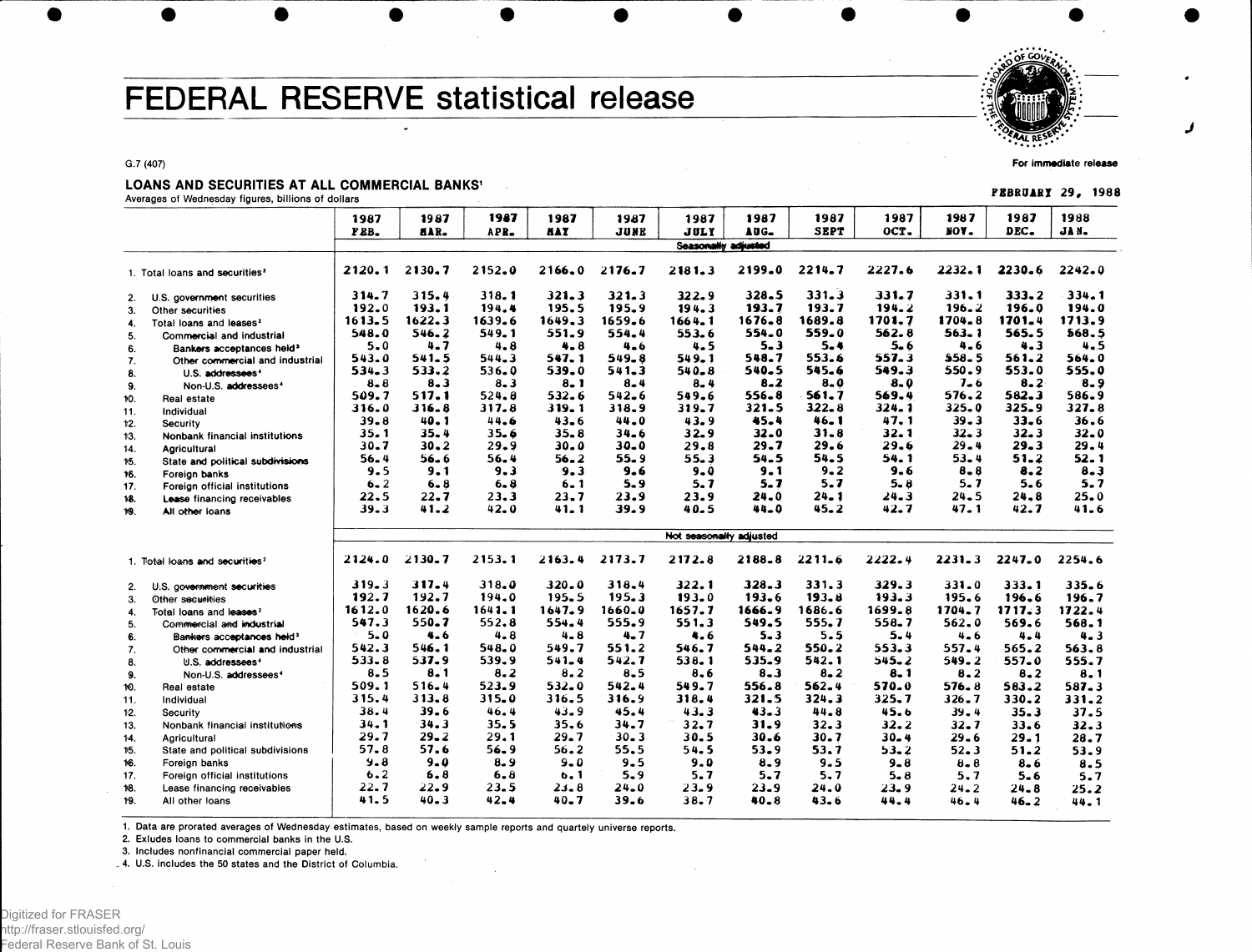$\begin{array}{l} \texttt{G} \cap \mathcal{A}^{\texttt{dR}}_{\texttt{c}} \end{array} \begin{array}{l} \texttt{G} \cap \mathcal{A}^{\texttt{dR}}_{\texttt{c}} \end{array} \begin{array}{l} \mathcal{A} \cap \mathcal{A} \cap \mathcal{A} \cap \mathcal{A} \cap \mathcal{A} \cap \mathcal{A} \cap \mathcal{A} \cap \mathcal{A} \cap \mathcal{A} \cap \mathcal{A} \cap \mathcal{A} \cap \mathcal{A} \cap \mathcal{A} \cap \mathcal{A} \cap \mathcal{A} \cap \mathcal{A} \cap \mathcal$ 

#### LOANS AND SECURITIES AT DOMESTICALLY CHARTERED COMMERCIAL BANKS

Averages of Wednesday figures, billions of dollars

G.7 (407)A

|                 |                                       | 1987       | 1987      | 1987       | 1987      | 1987      | 1987                    | 1987       | 1987            | 1987     | 1987        | 1987     | 1988      |
|-----------------|---------------------------------------|------------|-----------|------------|-----------|-----------|-------------------------|------------|-----------------|----------|-------------|----------|-----------|
|                 |                                       | FEB.       | MAR.      | APR.       | MAY       | JUNE      | <b>JULY</b>             | AUG.       | SEPT            | OCT.     | NOV.        | DEC.     | JAN.      |
|                 |                                       |            |           |            |           |           | Seasonally adjusted     |            |                 |          |             |          |           |
|                 |                                       |            |           |            |           |           |                         |            |                 |          |             |          |           |
|                 | 1. Total loans and securities         | 1999.8     | 2006.2    | 2020.7     | 2033.5    | 2042.0    | 2044.9                  | 2059.1     | 2071.0          | 2082.1   | 2085.7      | 2082.8   | 2089.0    |
|                 | U.S. government securities            | 305.4      | $305 - 6$ | 308.4      | $311 - 4$ | 311.5     | 312.5                   | 317.4      | 319.7           | 320.7    | 319.6       | 322.3    | 323.3     |
| 2.<br>3.        | Other securities                      | 179.3      | 179.9     | $180 - 7$  | $180 - 8$ | $180 - 8$ | 179.6                   | 179.1      | 179.6           | 179.8    | 181.7       | 181.0    | 177.6     |
|                 |                                       | 1515.2     | 1520.7    | 1531.7     | 1541.3    | 1549.7    | $1552 - 8$              | $1562 - 5$ | 1571.7          | 1581.6   | 1584.4      | 1579.4   | 1588.1    |
| 4.              | Total loans and leases                | 475.2      | 471.8     | 471.3      | 471.7     | 471.5     | 469.6                   | 468.2      | 471.2           | 473.1    | 474.0       | 474.0    | 475.3     |
| 5.              | Commercial and industrial             | 2.6        | 2.4       | 2.4        | $2 - 4$   | 2.3       | $2 - 3$                 | $2 - 4$    | 2.4             | 2.3      | 2.2         | 2.0      | 2.2       |
| 6.              | Bankers acceptances held              | 472.7      | 469.4     | 468.8      | 469.3     | 469.1     | 467.3                   | $465 - 8$  | 468.8           | 470.8    | 471.9       | 472.0    | 473.1     |
| 7.              | Other commercial and industrial       | 469.1      | 465.9     | 465.5      | 465.8     | 465.6     | 464.1                   | 462.6      | 465.7           | 467.8    | 469.1       | 470.0    | 470.0     |
| 8.              | U.S. addressees                       | 3.6        | 3.5       | 3.4        | 3.5       | 3.5       | $3 - 2$                 | $3 - 3$    | 3.1             | 3.0      | 2.8         | 2. 1     | 3.1       |
| 9.              | Non-U.S. addressees                   | 501.7      | 509.2     | 516.5      | 524.0     | 533.7     | 540.5                   | 547.3      | 551.7           | 559.5    | 566.0       | 571.3    | 575.7     |
| 10.             | Real estate                           | 315.7      | 316.4     | 317.5      | 318.8     | 318.6     | 319.4                   | $321 - 2$  | 322.5           | 323.8    | 324.7       | 325.6    | 327.5     |
| 11.             | Individual                            | 36.6       | 37.0      | $40 - 1$   | 39.7      | 41.0      | 41.0                    | 42.5       | $43 - 1$        | 44.3     | $36 - 6$    | 31.5     | 34.6      |
| 12 <sub>2</sub> | Security                              | $30 - 1$   | $30 - 3$  | 30.6       | 30.7      | 29.7      | $28 - 0$                | 26.9       | 26.8            | 27. 1    | 27.2        | 27.5     | 26.9      |
| 13.             | Nonbank financial institutions        | 30.7       | 30.2      | 29.9       | 30.0      | $30 - 0$  | $29 - 8$                | 29.7       | 29.6            | $29 - 6$ | 29.4        | 29.3     | 29.4      |
| 14.             | Agricultural                          | 56.4       | 56.6      | 56.4       | 56.2      | 55.9      | 55.3                    | 54.5       | 54.5            | 54.1     | 53.4        | $51 - 2$ | 52.1      |
| 15.             | State and political subdivisions      | $5 - 9$    | 5.5       | 5.3        | 5.3       | $5 - 4$   | $5 - 1$                 | $5 - 2$    | 5.3             | 5.5      | $5 - 0$     | $4 - 4$  | 4.6       |
| 16.             | Foreion banks                         | 3.6        | $3 - 7$   | 3.5        | $3 - 4$   | 3.3       | $3 - 2$                 | $3 - 2$    | $3 - 1$         | $3 - 2$  | $3 - 1$     | 2.9      | $2 - 9$   |
| 17.             | Foreign official institutions         | 22.5       | $22 - 7$  | 23.3       | 23. 7     | 23.9      | $23 - 9$                | 24.0       | $24 - 1$        | $24 - 3$ | 24.5        | 24.8     | $25 - 0$  |
| 18.             | Lease financing receivables           | 36.7       | 37.3      | 37.3       | 37.8      | 36.9      | $37 - 0$                | $39 - 8$   | 39.8            | 37.2     | 40.5        | 37.0     | $34 - 1$  |
| 19.             | All other loans                       |            |           |            |           |           |                         |            |                 |          |             |          |           |
|                 |                                       |            |           |            |           |           | Not seasonally adjusted |            |                 |          |             |          |           |
|                 |                                       |            |           | $2021 - 8$ | 2032.5    | 2040.0    | 2039.0                  | 2051.7     | 2067.3          | 2077.9   | 2084.8      | 2094.7   | 2099.8    |
|                 | 1. Total loans and securities         | $2003 - 1$ | 2004.6    |            |           |           |                         |            |                 |          |             |          |           |
|                 |                                       | 309.4      | 307.1     | 308.1      | $310 - 0$ | 308.5     | 312.3                   | 317.9      | $320 - 1$       | 318.5    | 319.9       | 322.1    | $324 - 5$ |
| 2.              | U.S. government securities            | 180.2      | 179.6     | 180.7      | 181.1     | 180.5     | 178.1                   | 178.8      | 179.4           | 178.5    | 181.0       | 181.6    | 180.4     |
| 3.              | Other securities                      | 1513.5     | 1517.9    | $1532 - 9$ | 1541.4    | 1551.0    | 1548.6                  | 1555.0     | 1567.8          | 1580.9   | 1583.8      | 1591.0   | 1595.0    |
| 4.              | Total loans and leases                | 474.7      | 474.8     | 474.7      | 475.3     | 473.4     | 468.7                   | 465.3      | 467.3           | 469.8    | 472.6       | 476.0    | 474.2     |
| 5.              | Commercial and industrial             | 2.6        | 2.5       | $2 - 3$    | $2 - 4$   | 2.4       | $2 - 3$                 | $2 - 3$    | 2.3             | 2.3      | 2.3         | $2 - 1$  | 2.1       |
| 6.              | Bankers acceptances held <sup>3</sup> | 472.1      | 472.3     | 472.4      | 472.9     | $471 - 0$ | 466.4                   | 463.1      | 465.0           | 467.5    | 470.3       | 473.9    | 472.1     |
| 7.              | Other commercial and industrial       | 468.4      | 468.9     | 469.1      | 469.7     | 467.9     | 463.4                   | 460.0      | 462.0           | 464.4    | 467.3       | 470.9    | 469.0     |
| 8.              | U.S. addressees <sup>4</sup>          | 3.7        | $3 - 4$   | $3 - 3$    | $3 - 2$   | $3 - 1$   | $3 - 0$                 | $3 - 1$    | $3 - 0$         | $3 - 0$  | $3 - 0$     | $3 - 0$  | $3 - 1$   |
| 9.              | Non-U.S. addressees <sup>4</sup>      | 501.1      | 508.4     | 515.6      | 523.4     | 533.5     | 540.5                   | 547.3      | 552.5           | 560.1    | 566.6       | 572.2    | 576.0     |
| 10.             | Real estate                           | 315.1      | 313.5     | 314.6      | 316.2     | 316.6     | 318.0                   | $321 - 2$  | 324.0           | 325.4    | $326 - 4$   | 329.9    | 330.9     |
| 11.             | Individual                            | $35 - 2$   | $36 - 4$  | 41.9       | $40 - 4$  | 42.5      | 40.7                    | 40.7       | 41.7            | 43.0     | 36.9        | $32 - 6$ | 35.1      |
| 12.             | Security                              |            | 29.5      | 30.4       | $30 - 6$  | 29.9      | 27.8                    | $27 - 0$   | 27.1            | 27.0     | 27.5        | $28 - 2$ | 27.1      |
| 13.             | Nonbank financial institutions        | 29.5       | $29 - 2$  | 29.1       | 29.7      | 30.3      | 30.5                    | 30.6       | 30.7            | $30 - 4$ | 29.6        | 29.1     | 28.7      |
| 14.             | Agricultural                          | 29.7       | 57.6      | 56.9       | 56.2      | 55.5      | 54.5                    | $53 - 9$   | 53.7            | $53 - 2$ | $52 - 3$    | $51 - 2$ | 53.9      |
| 15.             | State and political subdivisions      | $57 - 8$   |           | 5.1        | 5.1       | 5.4       | $5 - 1$                 | $5 - 0$    | 5.3             | 5.5      | 4.9         | 4.6      | 4.8       |
| 16.             | Foreign banks                         | 6.1        | $5 - 4$   | $3 - 5$    | $3 - 4$   | 3.3       | 3.2                     | $3 - 2$    |                 |          |             | 2.9      | 2.9       |
| 17.             | Foreign official institutions         | $3 - 6$    | 3.7       | 23.5       | 23.8      | $24 - 0$  | 23.9                    | 23.9       | 3.1<br>$24 - 0$ | $3 - 2$  | 3.1<br>24.2 | $24 - 8$ | 25.2      |
| 18.             | Lease financing receivables           | 22.7       | 22.9      |            | 37.3      | 36.6      | 35.7                    |            |                 | 23.9     |             |          |           |
| 19.             | All other loans                       | 37.9       | 36.4      | 37.6       |           |           |                         | $36 - 8$   | 38.6            | 39.5     | 39.6        | $39 - 5$ | $36 - 3$  |

1. Data are prorated averages of Wednesday estimates for domestically chartered insured banks, based on weekly sample reports and quarterly universe reports.

2. Exludes loans to commercial banks in the U.S.

3. Includes nonflnancial commercial paper held.

4. U.S. includes the 50 states and the District of Columbia.

٦